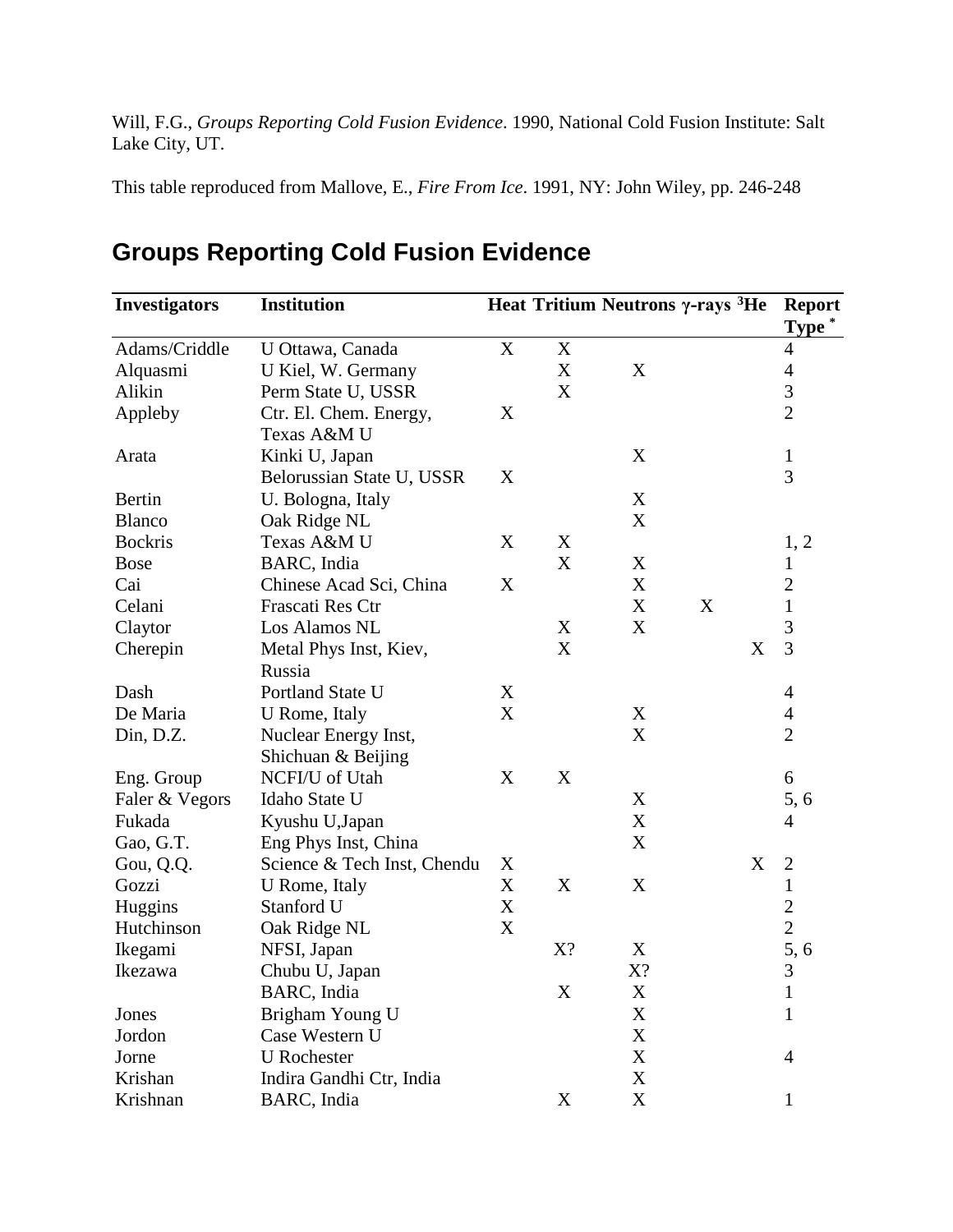| Kuzmin           | Moscow State U           | X                         | X           | X           |   | $\mathfrak{Z}$                 |
|------------------|--------------------------|---------------------------|-------------|-------------|---|--------------------------------|
| (no name)        | Karpov Inst, Russia      | X                         |             |             |   | 3                              |
| Landau           | Case Western U           |                           |             | X           |   | $\overline{4}$                 |
| Liebert          | U Hawaii                 | $\mathbf X$               |             |             |   | $\overline{4}$                 |
| Maeda            | KURRI, Japan             |                           |             | X?          |   | $\overline{4}$                 |
| Mathews          | Indira Gandhi Ctr, India |                           | X           | $\mathbf X$ |   |                                |
| McBreen          | Brookhaven NL            | X                         | X           |             |   | 4                              |
| McKubre          | <b>SRI</b> International | X                         | X           |             |   |                                |
| Menlove          | Los Alamos NL            |                           |             | X           |   | $\frac{2}{2}$                  |
| Miles            | Naval Weapons Ctr        | X                         |             |             |   | $(^4He)$ 1, 2                  |
| Millikan         | <b>UC Santa Barbara</b>  | $\boldsymbol{\mathrm{X}}$ |             | $\mathbf X$ |   | 4                              |
| Mizuno           | Hokkaido U, Japan        |                           |             | X           |   | $\mathbf{1}$                   |
|                  | U Mexico, Mexico         |                           | X           |             |   |                                |
| Nayar            | BARC, India              |                           | $\mathbf X$ | $\mathbf X$ |   |                                |
| Niimura          | Tohoku U                 |                           |             | $\mathbf X$ |   | $\overline{4}$                 |
| Noninski         | Sofia, Bulgaria          |                           |             |             |   | 1                              |
| Ohta             | U Tokyo, Japan           | X                         |             |             |   | $\overline{4}$                 |
| Okamoto          | TIT, Japan               |                           |             | X           |   | $\overline{4}$                 |
| Oriani           | U Minnesota              | X                         |             |             |   | $\overline{4}$                 |
| Ozawa            | Hitachi, Japan           |                           |             | X           |   | $\overline{4}$                 |
| Oyama            | TAT U, Japan             | X?                        |             |             |   | $\overline{4}$                 |
| Pons &           | NCFI/U of Utah           | X                         | X           |             |   | $\mathbf{1}$                   |
| Fleischmann      |                          |                           |             |             |   |                                |
|                  |                          |                           | X           | X           | X |                                |
| (no names)       | Qinhua U, Beijing, China |                           | X           |             |   | $\overline{c}$<br>$\mathbf{1}$ |
| Radhakrishnan    | BARC, India              |                           |             | X           |   |                                |
| Raghaven         | AT&T                     |                           |             | $\mathbf X$ |   |                                |
| Raj              | BARC, India              |                           |             |             |   | X<br>$\mathbf{1}$              |
| Rout             | <b>BARC</b> India        |                           |             | X           |   | 1                              |
| Saini & Raye     | BARC, India              | X                         | X           |             |   | 6, 7                           |
| Sakamoto         | Tokai U, Japan           |                           |             | X           |   | $\overline{4}$                 |
| Sanchez          | U Madrid, Spain          |                           | X           | $\mathbf X$ |   | 1                              |
| Santhanam        | Tata Inst, India         | X                         |             |             |   |                                |
| Scaramuzzi       | Frascati, Italy          |                           | $\mathbf X$ | $\mathbf X$ |   | $\mathbf{1}$                   |
| Schoessow        | U Florida                | X                         | X           |             |   | 6                              |
| Scott            | Oak Ridge NL             | X                         |             | X           | X | $\overline{c}$                 |
| Seminoz-henko    | All-Union Inst,          |                           | X           |             |   | 3<br>X                         |
|                  | Monocrystals, Russia     |                           |             |             |   |                                |
| Shyam            | <b>BARQ</b> India        |                           |             | X           |   |                                |
| Srinivasan       | <b>BARC</b> India        |                           | X           | $\mathbf X$ |   | 1                              |
| Storms & Talcott | Los Alamos NL            | X                         | X           |             |   | 3                              |
| Szpak            | Naval Systems, San Diego | $\boldsymbol{\mathrm{X}}$ | $\mathbf X$ |             | X | 6                              |
| Tachikawa        | JAERI, Japan             |                           |             | X?          |   | $\overline{4}$                 |
| Takagi           | TIT, Japan               |                           |             | X           |   | $\overline{4}$                 |
| Takahashi        | Osaka U, Japan           |                           | X?          | $\mathbf X$ |   | $\mathbf 1$                    |
| Taniguchi        | OPRRT, Japan             |                           |             | $\mathbf X$ |   | $\mathbf{1}$                   |
| Tian, Z.W.       | Xiamen U, China          |                           |             | $\mathbf X$ |   | $\overline{2}$                 |